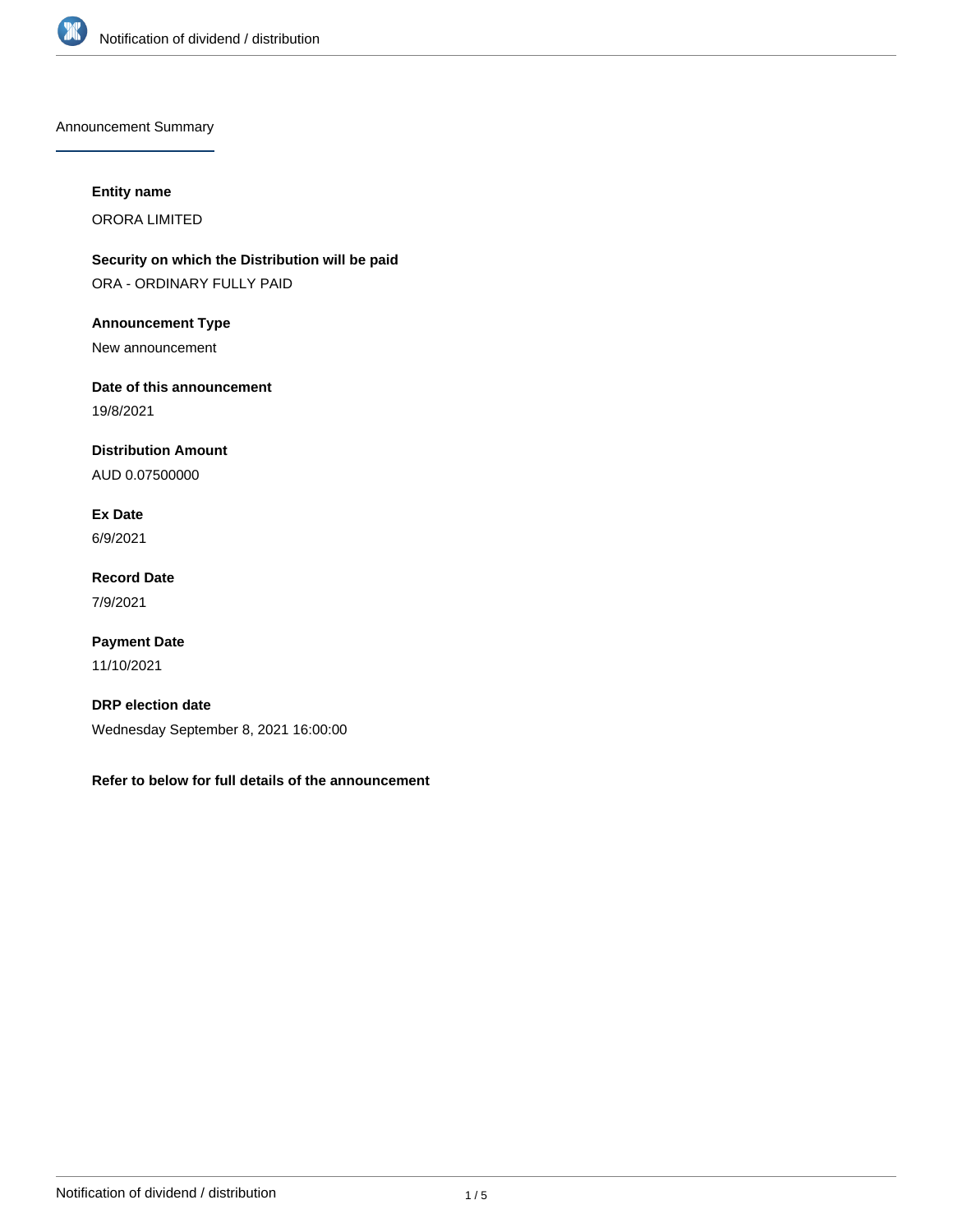

Announcement Details

Part 1 - Entity and announcement details

**1.1 Name of +Entity**

ORORA LIMITED

**1.2 Registered Number Type ACN** 

**Registration Number**

004275165

**1.3 ASX issuer code** ORA

**1.4 The announcement is** New announcement

**1.5 Date of this announcement** 19/8/2021

**1.6 ASX +Security Code** ORA

**ASX +Security Description** ORDINARY FULLY PAID

Part 2A - All dividends/distributions basic details

**2A.1 Type of dividend/distribution C** Ordinary

**2A.2 The Dividend/distribution:** relates to a period of six months

**2A.3 The dividend/distribution relates to the financial reporting or payment period ending ended/ending (date)** 30/6/2021

**2A.4 +Record Date**

7/9/2021

**2A.5 Ex Date** 6/9/2021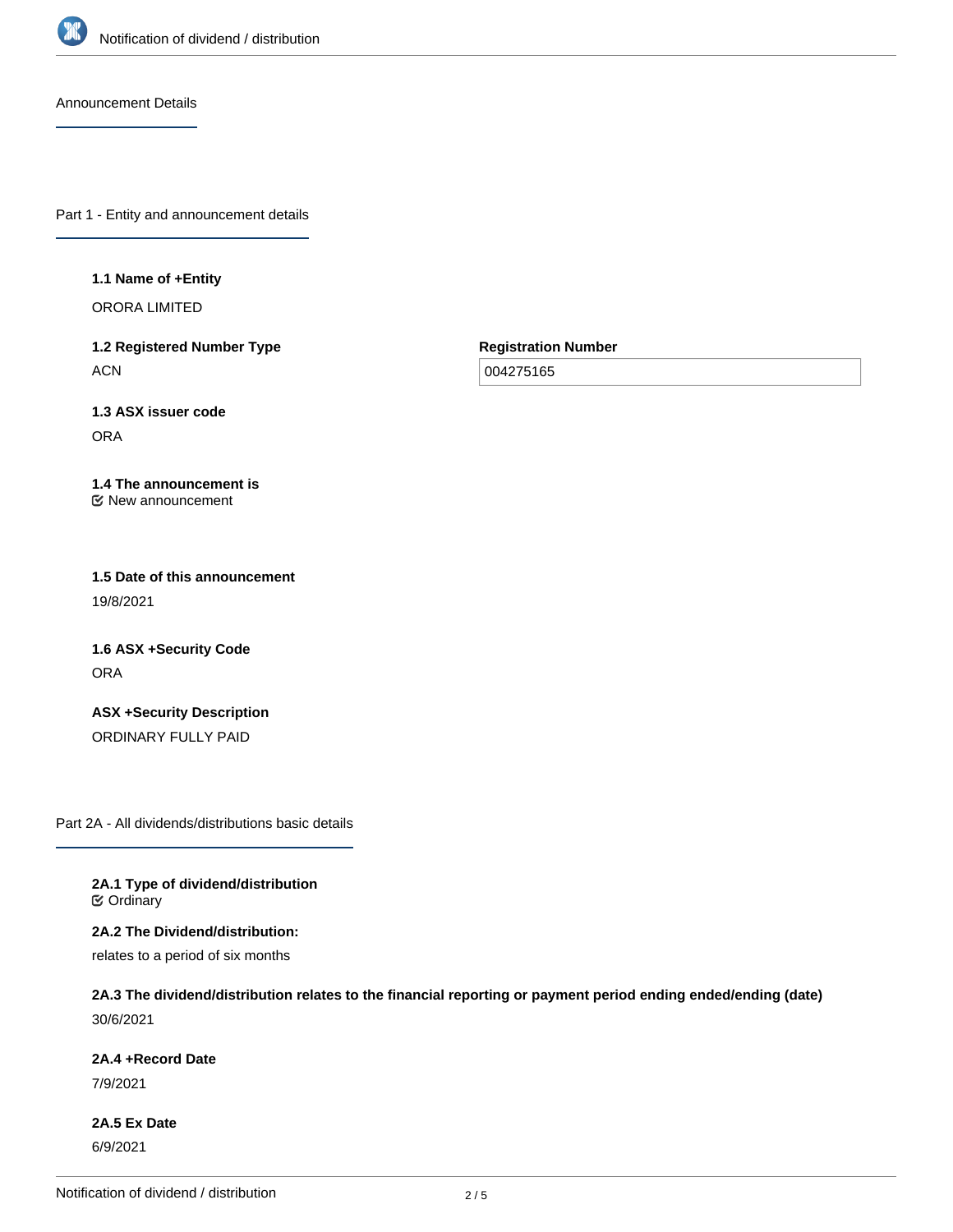### **2A.6 Payment Date**

11/10/2021

**2A.7 Are any of the below approvals required for the dividend/distribution before business day 0 of the timetable?**

- **•** Security holder approval
- **Court approval**
- **Lodgement of court order with +ASIC**
- **ACCC approval**
- **FIRB approval**
- **Another approval/condition external to the entity required before business day 0 of the timetable for the dividend/distribution.**

No

**2A.8 Currency in which the dividend/distribution is made ("primary currency")**

AUD - Australian Dollar

| 2A.9 Total dividend/distribution payment amount per |
|-----------------------------------------------------|
| +security (in primary currency) for all             |
| dividends/distributions notified in this form       |

AUD 0.07500000

**2A.10 Does the entity have arrangements relating to the currency in which the dividend/distribution is paid to securityholders that it wishes to disclose to the market?** No

#### **2A.11 Does the entity have a securities plan for dividends/distributions on this +security?** We have a Dividend/Distribution Reinvestment Plan (DRP)

#### **2A.11a If the +entity has a DRP, is the DRP applicable to this dividend/distribution?** Yes

**2A.11a(i) DRP Status in respect of this dividend/distribution**

Full DRP

**2A.12 Does the +entity have tax component information apart from franking?** No

Part 3A - Ordinary dividend/distribution

| 3A.1 Is the ordinary dividend/distribution estimated at |  |
|---------------------------------------------------------|--|
| this time?                                              |  |
| ା⊻ No                                                   |  |

**3A.1a Ordinary dividend/distribution estimated amount per +security** AUD

**3A.1b Ordinary Dividend/distribution amount per security**

AUD 0.07500000

**3A.2 Is the ordinary dividend/distribution franked?** No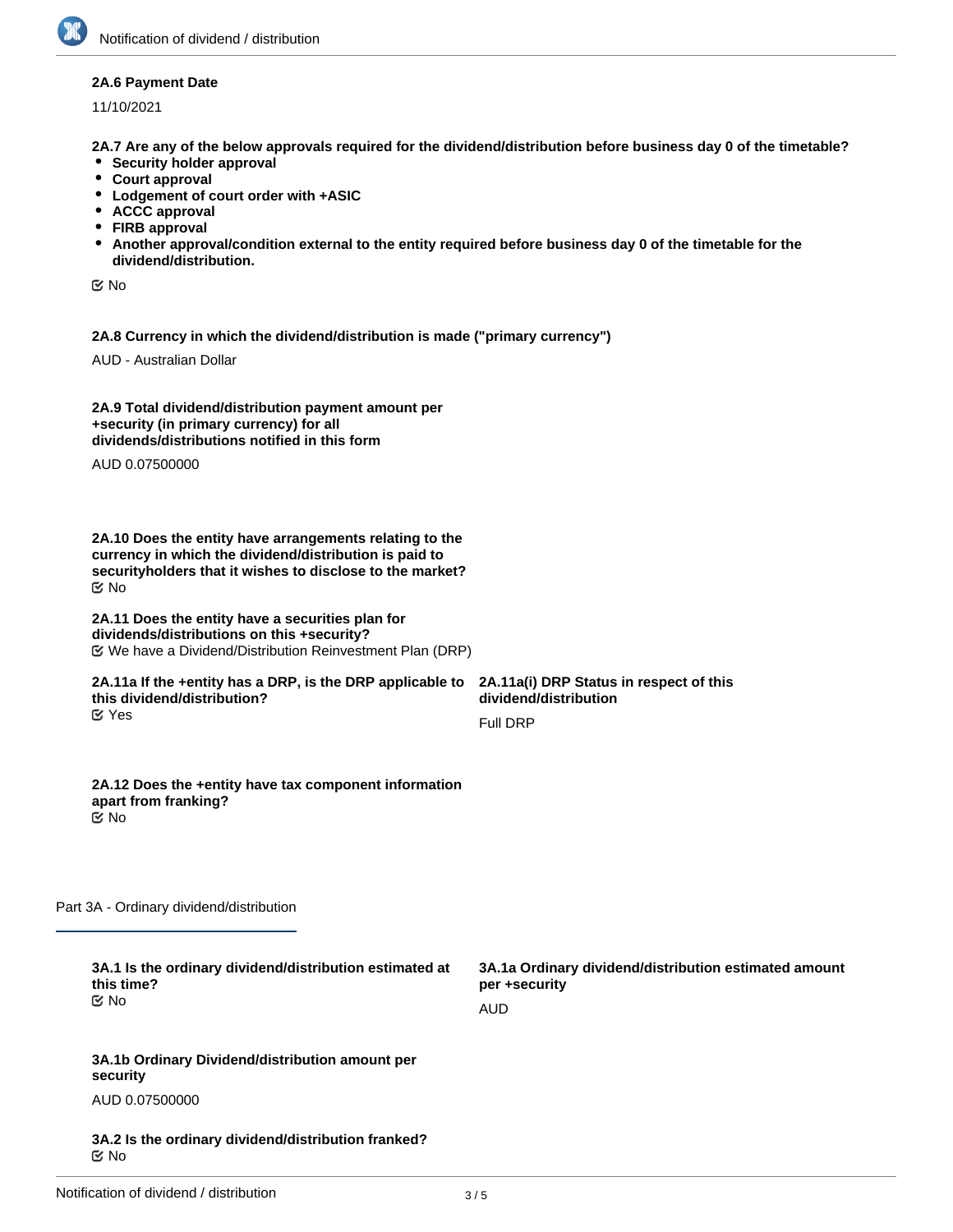

**3A.3 Percentage of ordinary dividend/distribution that is**

| franked                                                                                                              |                                                                                                                      |
|----------------------------------------------------------------------------------------------------------------------|----------------------------------------------------------------------------------------------------------------------|
| 0.0000 %                                                                                                             |                                                                                                                      |
| 3A.4 Ordinary dividend/distribution franked amount per<br>+security                                                  | 3A.5 Percentage amount of dividend which is unfranked<br>100,0000 %                                                  |
| AUD 0.00000000                                                                                                       |                                                                                                                      |
| 3A.6 Ordinary dividend/distribution unfranked amount<br>per +security excluding conduit foreign income amount        |                                                                                                                      |
| AUD 0.00000000                                                                                                       |                                                                                                                      |
| 3A.7 Ordinary dividend/distribution conduit foreign<br>income amount per security                                    |                                                                                                                      |
| AUD 0.07500000                                                                                                       |                                                                                                                      |
| Part 4A - +Dividend reinvestment plan (DRP)                                                                          |                                                                                                                      |
| <b> ©</b> Do not participate in DRP (i.e. cash payment)                                                              | 4A.1 What is the default option if +security holders do not indicate whether they want to participate in the DRP?    |
| 4A.2 Last date and time for lodgement of election<br>notices to share registry under DRP                             | 4A.3 DRP discount rate                                                                                               |
| Wednesday September 8, 2021 16:00:00                                                                                 | 0.0000 %                                                                                                             |
| 4A.4 Period of calculation of reinvestment price                                                                     |                                                                                                                      |
| <b>Start Date</b>                                                                                                    | <b>End Date</b>                                                                                                      |
| 13/9/2021                                                                                                            | 24/9/2021                                                                                                            |
| 4A.5 DRP price calculation methodology                                                                               |                                                                                                                      |
| price of all Orora Ltd ordinary shares traded on the ASX during the 10 day DRP Pricing Period.                       | The DRP Price is calculated using the arithmetic average to four decimal places of the daily volume weighted average |
| 4A.6 DRP Price (including any discount):                                                                             | 4A.7 DRP +securities +issue date                                                                                     |
| AUD 0.07500                                                                                                          | 27/9/2021                                                                                                            |
| 4A.8 Will DRP +securities be a new issue?<br>Mo No                                                                   |                                                                                                                      |
| 4A.9 Is there a minimum dollar amount or number of +securities required for DRP participation?<br>় No               |                                                                                                                      |
| 4A.10 Is there a maximum dollar amount or number of +securities required for DRP participation?<br>$\mathfrak{C}$ No |                                                                                                                      |
| 4A.11 Are there any other conditions applying to DRP participation?<br><b>で Yes</b>                                  |                                                                                                                      |
| 4A.11a Conditions for DRP participation                                                                              |                                                                                                                      |
| Eligibility to participate as outlined in Rule 3 of the DRP Rules                                                    |                                                                                                                      |